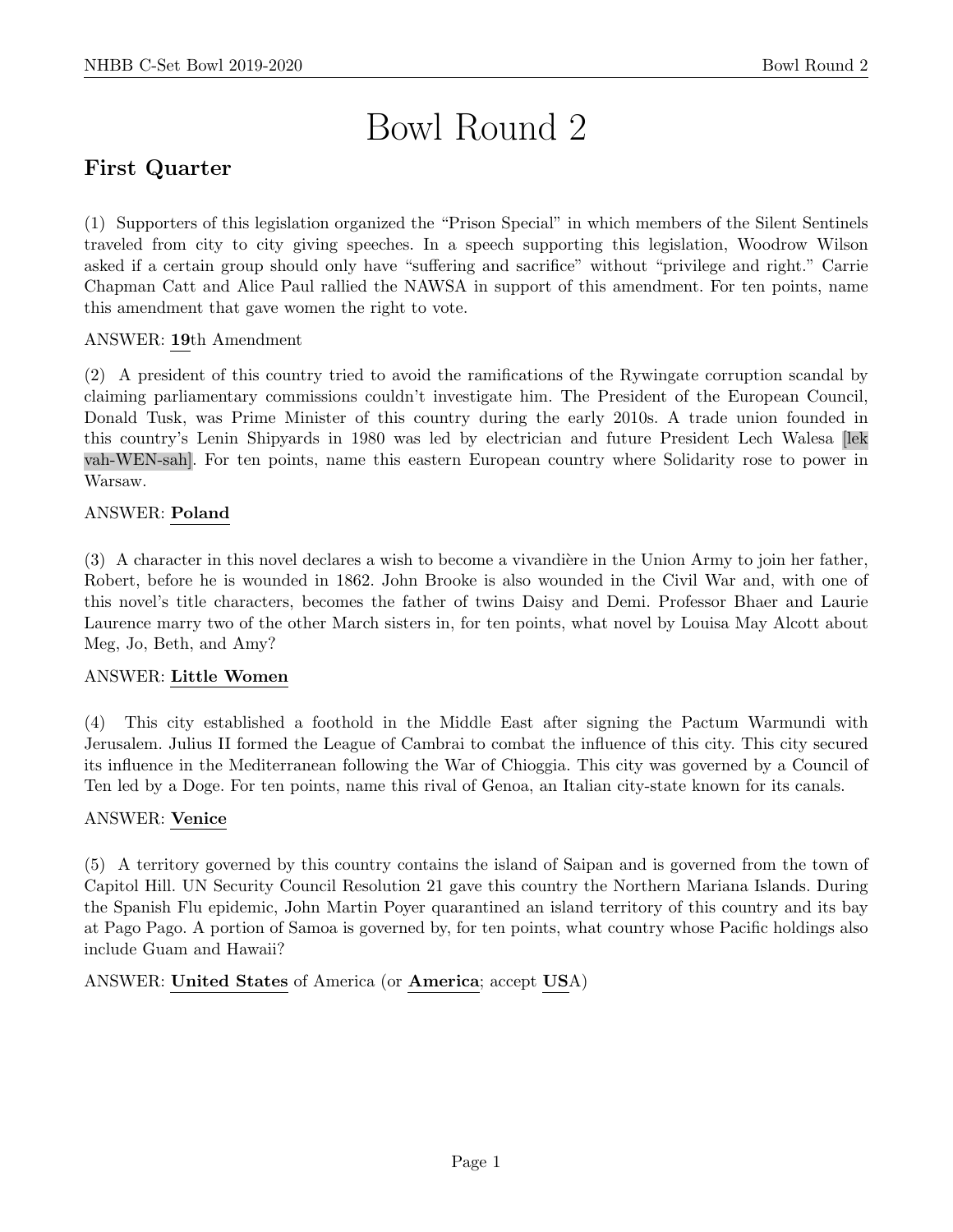(6) During this man's presidency, the Insanity Defense Reform Act shifted the burden of proof for insanity defenses from the prosecution to the defense. This man's press secretary, James Brady, received wounds that contributed to his death 33 years later when, due to his fixation on Jodie Foster, John Hinckley Jr. fired six shots at this man. For ten points, name this Republican President who was the target of an assassination attempt in 1981.

#### ANSWER: Ronald Reagan

(7) Jamala won this event in 2016 by protesting the treatment of the Crimean Tatars in 1944. This event's scoring reform in 2016 allowed participating countries to score twice as many "douze points" [dooz pwant] as before. This event was created in 1956 as an effort to popularize live TV throughout Western Europe. Australia is a guest competitor in, for ten points, what annual international song competition that was won in 2019 by the Netherlands?

#### ANSWER: Eurovision Song Contest

(8) In this country, a 90-day state of emergency edict was continually renewed by Alfred Stroessner for over 30 years. This country's leader, Francisco Solano Lopez, died at the Battle of Cerro Corá near the end of the War of the Triple Alliance. This country defended the nearby Republic of Uruguay after it was invaded by Pedro II. For ten points, name this country where Brazilian forces occupied Asuncion at the end of a 1864 war.

#### ANSWER: Paraguay

(9) This woman was abducted after being tricked into boarding Samuel Argall's ship. Alexander Whitaker converted this woman to Christianity and oversaw her baptism, upon which she took the name Rebecca. With Tomocomo, this woman traveled to England with her husband John Rolfe. This daughter of Powhatan legendarily stopped the execution of an English colonist by placing her head over his body. For ten points, name this Native American woman who may have saved John Smith.

ANSWER: Pocahontas (accept Rebecca Rolfe before "Rolfe" is read)

(10) This ruler was served by "spymaster" Francis Walsingham, who was succeeded by Robert Cecil. Following the Battle of Gravelines, this ruler addressed troops at Tilbury, claiming she had the "heart and stomach of a king." This queen reinstated the Act of Supremacy which had been repealed as part of the Catholic reforms of Mary I. For ten points, name this "Virgin Queen," the last Tudor monarch of England.

ANSWER: Elizabeth I (prompt on Elizabeth)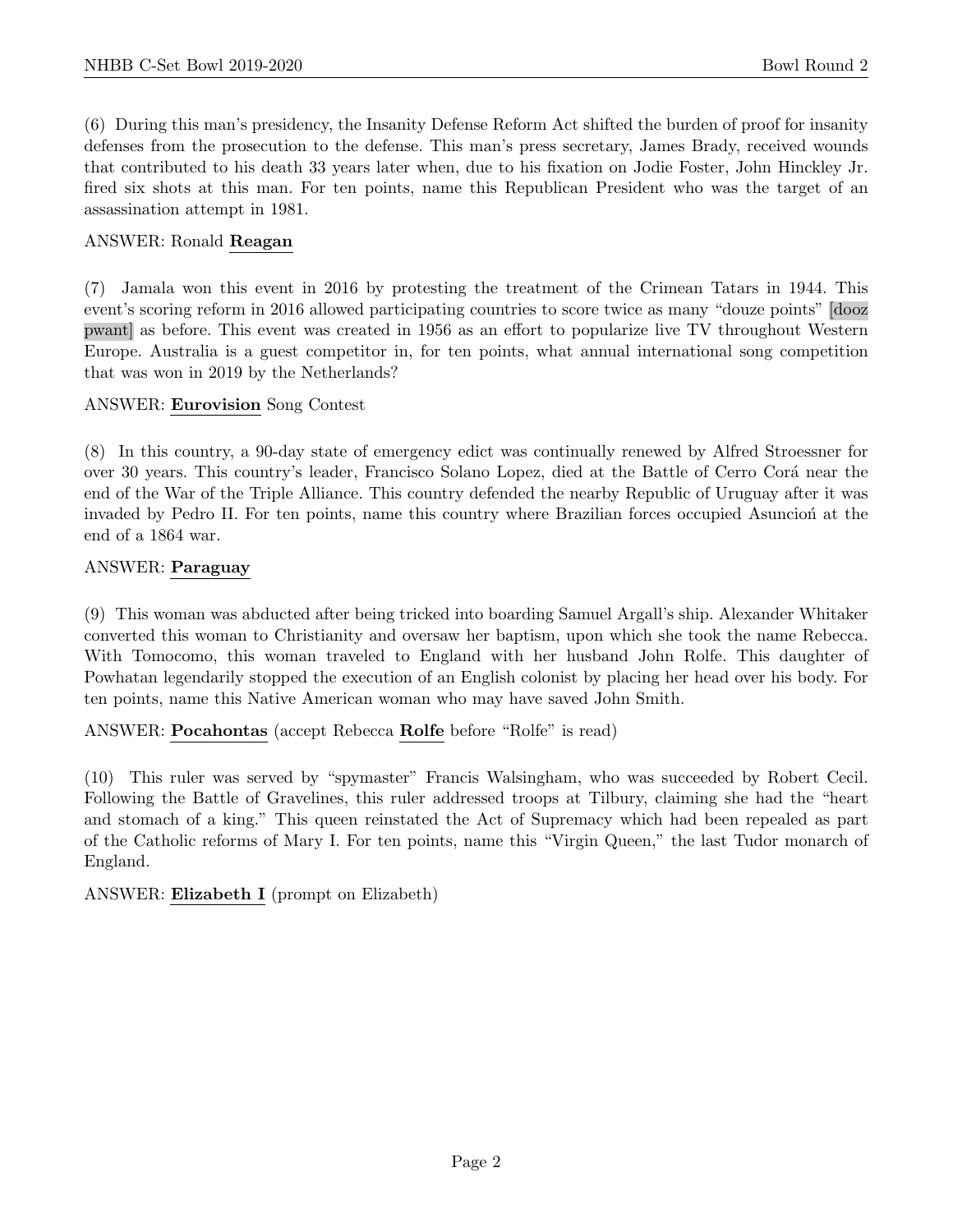# Second Quarter

(1) An ominous message reading this man "will die and his land will be divided" was written on a fallen meteor in Dongjun. Gao Jianli attempted to assassinate this man with a lute. This man, aided by Li Si, unified his country's writing system. During this man's rule, he carried out the "burning of the books and burying of the scholars" to promote legalism. The Warring States period was ended by, for ten points, what first Emperor of China?

#### ANSWER: Qin Shi Huangdi (accept Zhao Zheng; accept Ying Zheng)

BONUS: Qin Shi Haungdi legendarily died after consuming pills of this substance trying to achieve immortality. A river of this substance was built for his tomb.

#### ANSWER: mercury

(2) In 1793, the nascent United States government was forced to flee this city due to a yellow fever outbreak. William Howe captured this city after defeating forces under George Washington at the Battle of Brandywine. A landmark in this city was originally repaired by John Pass and John Stow after it cracked on its first use. The Liberty Bell is located in, for ten points, what city where the Declaration of Independence was signed, the largest city in Pennsylvania?

#### ANSWER: Philadelphia

BONUS: Philadelphia temporarily lost its status as capital of the United States after Congress was forced to flee to this city during a 1783 revolt.

# ANSWER: New York City

(3) This scientist names a law that relates the product of two masses with the inverse square of the distance separating them. This thinker's essay *General Scholium*, which included the quotation "Hypotheses non fingo," was an addendum to his Principia. Independent of Gottfried Leibniz, this scientist invented calculus. For ten points, name this scientist whose laws of inertia, acceleration, and action and reaction form the three laws of motion.

#### ANSWER: Sir Isaac Newton

BONUS: Isaac Newton's work on the three laws of motion developed from this earlier scientist's three laws of planetary motion.

#### ANSWER: Johannes Kepler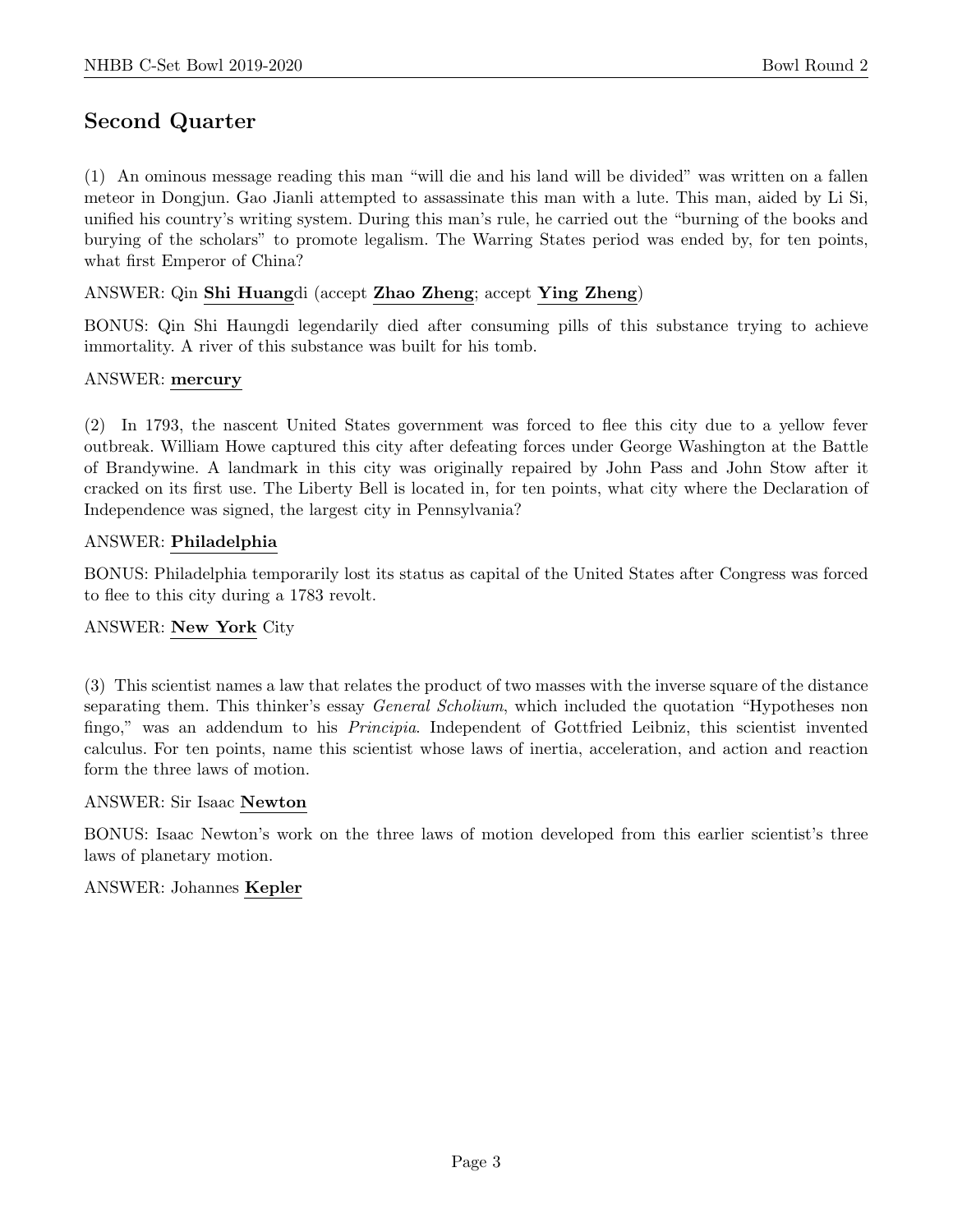(4) Claudius Gothicus died during one of these events named for Cyprian. A diplomatic mission to China may have caused one of these events that likely claimed the life of Lucius Verus. Over 5 million people may have died in an event of this type that began under, and is named for, Antoninus Pius. Galen observed that fevers and boils were common symptoms of one of these events. For ten points, name these events, massive outbreaks of disease.

# ANSWER: plagues

BONUS: A 541 AD plague occurred during the reign of this Byzantine Emperor, causing the reversal of Belisarius" conquests.

# ANSWER: Justinian I (accept Justinian the Great)

(5) The settlement house movement sought to help people facing this condition by introducing them to middle class values. In Nickel and Dimed, Barbara Ehrenreich examined this condition among employed people. This condition is defined as having an income less than three times the average food budget in the United States, while the extreme form of this condition is often identified as living on less than a dollar a day. For ten points, name this condition characterized by a lack of money.

ANSWER: poverty (accept obvious equivalents such as being poor or material hardship)

BONUS: Ehrenreich's Nickel and Dimed includes a section on this corporation, the subject of a 2005 documentary subtitled The High Cost of Low Price. This company's founder, Sam Walton, was the richest man in America for much of the 1980s.

# ANSWER: Wal-Mart Inc.

(6) Wilhelm Furtwangler conducted this piece at the 1951 re-opening of the Bayreuth [bye-ROYT] Festival. The piece's finale features a 6/8 Turkish March and includes a bass soloist who sings "O friends, not these tones!" Leonard Bernstein substituted the word "Freiheit" [FRY-hite] for "Freude" [froy-deh] when conducting this piece after the fall of the Berlin Wall. Friedrich Schiller's poem "Ode to Joy" is set to music in, for ten points, what symphony, the last by Ludwig van Beethoven?

ANSWER: Symphony No. 9 in D minor by Ludwig van Beethoven [accept 9 alone after "Beethoven" is read; accept Choral Symphony)

BONUS: This composer orchestrated an arrangement of Beethoven's 9th Symphony for the 1872 opening of the Bayreuth Festival Theater, where this man premiered his Ring cycle four years later.

# ANSWER: Richard Wagner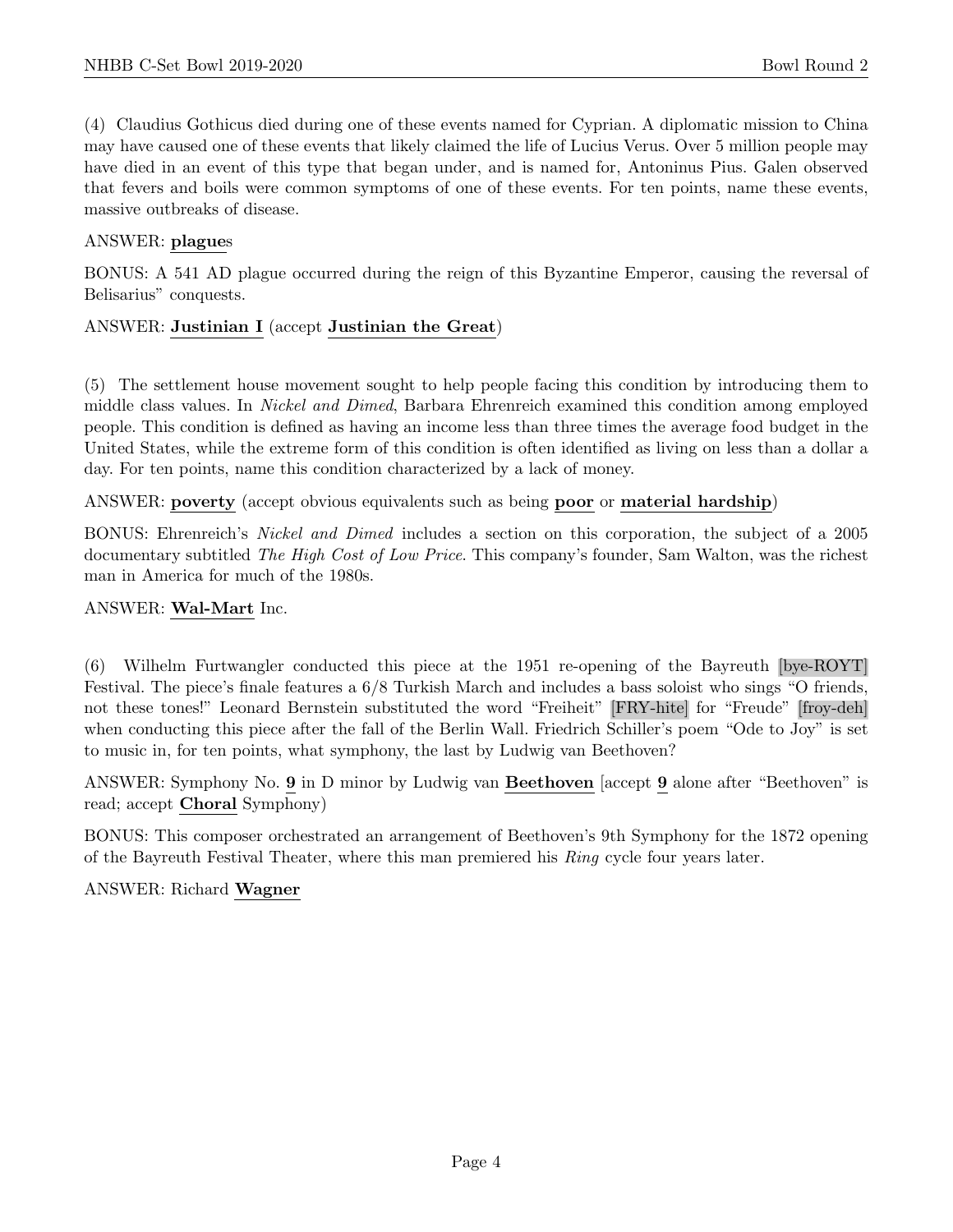(7) During the coronation of this man, several people were trampled to death as a crowd rushed to Khodynka field. On the advice of Sergei Witte, this man curbed his own power in the October Manifesto to appease the people. This man and his immediate family were executed in Yekaterinburg to prevent them from being rescued by the White Army. The 1917 October Revolution caused the resignation of, for ten points, what final Romanov ruler, the last Tsar of Russia?

#### ANSWER: Nicholas II (prompt on Nicholas)

BONUS: Nicholas II's wife was obsessed with this Russian mystic who claimed he could heal their son of his hemophilia.

#### ANSWER: Grigori Rasputin

(8) A member of this family who married Sargent Shriver was inspired by her intellectually disabled sister to found the Special Olympics. A politician from this family drove his car off a bridge, killing Mary Jo Kopechne [koe-PECK-nee], in the Chappaquiddick Incident. Sirhan Sirhan assassinated a member of this family who had earlier served as his brother's Attorney General. For ten points, name this family which included President John Fitzgerald.

#### ANSWER: Kennedy family

BONUS: The Kennedy Dynasty was based in this state where the Kennedy Compound is located in Hyannis Port.

#### ANSWER: Massachusetts

# Third Quarter

The categories are  $\dots$ 

- 1. Abraham Lincoln
- 2. Early Democracy in Britain
- 3. Explorers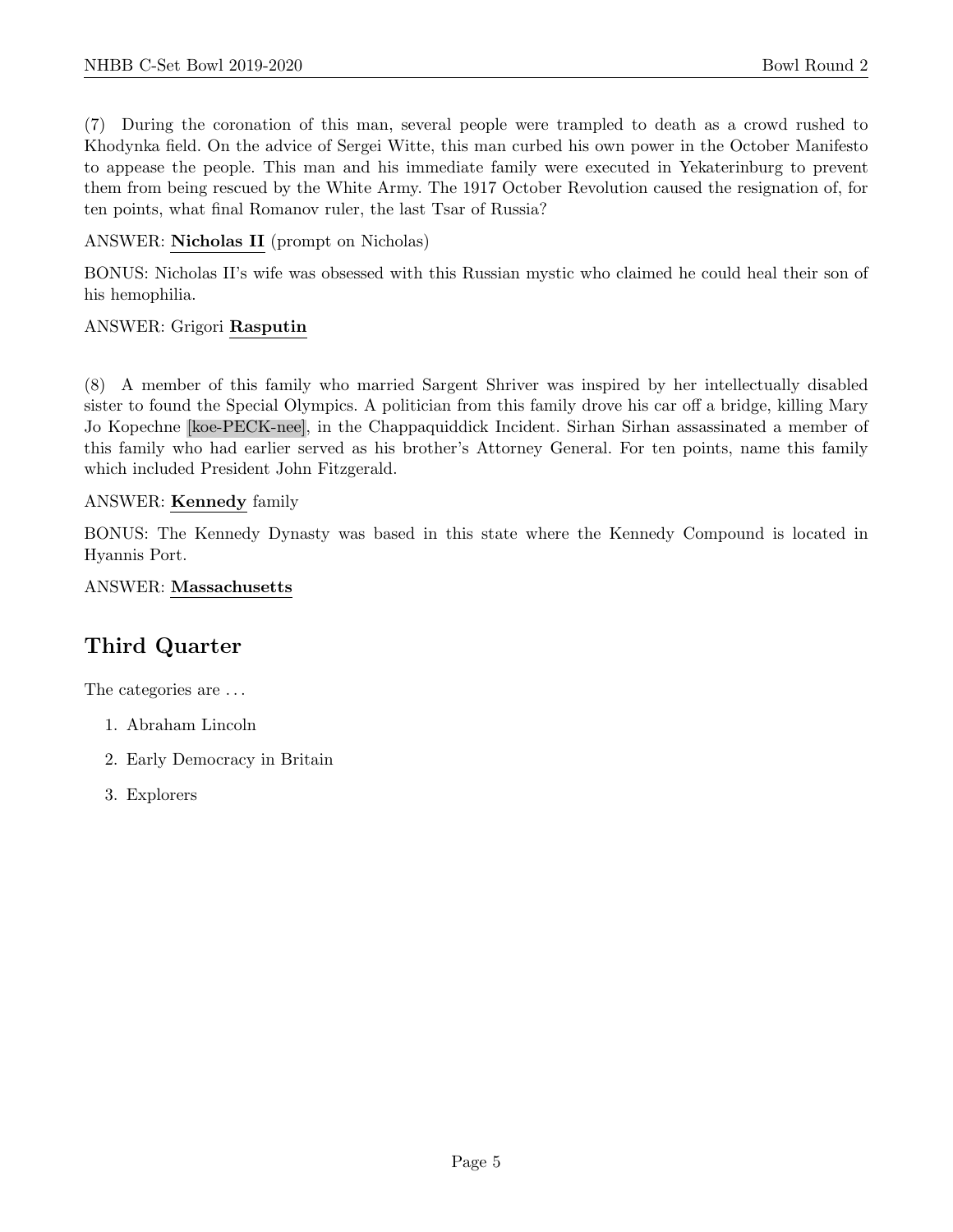# Abraham Lincoln

# Name the...

(1) State he served as a Representative until 1849.

# ANSWER: Illinois

(2) Political party, founded to oppose slavery, that nominated him for President in 1860.

# ANSWER: Republican Party (accept Grand Old Party; accept GOP)

(3) Popular actor who assassinated him in Ford's Theater.

ANSWER: John Wilkes Booth

(4) Woman who married him in 1842 and entered a deep depression after his death.

ANSWER: Mary Todd Lincoln (accept either or both names; prompt on "Lincoln")

(5) Right against unlawful imprisonment that Lincoln suspended during the Civil War.

# ANSWER: Habeas corpus

(6) Former Union general who ran against him in the Election of 1864.

ANSWER: George B. McClellan

(7) Politician he opposed for a Senate seat in 1858; they engaged in a series of crucial debates.

# ANSWER: Stephen Douglas

(8) City where that opponent outlined a namesake doctrine supporting popular sovereignty in a debate with Lincoln.

# ANSWER: Freeport (Doctrine)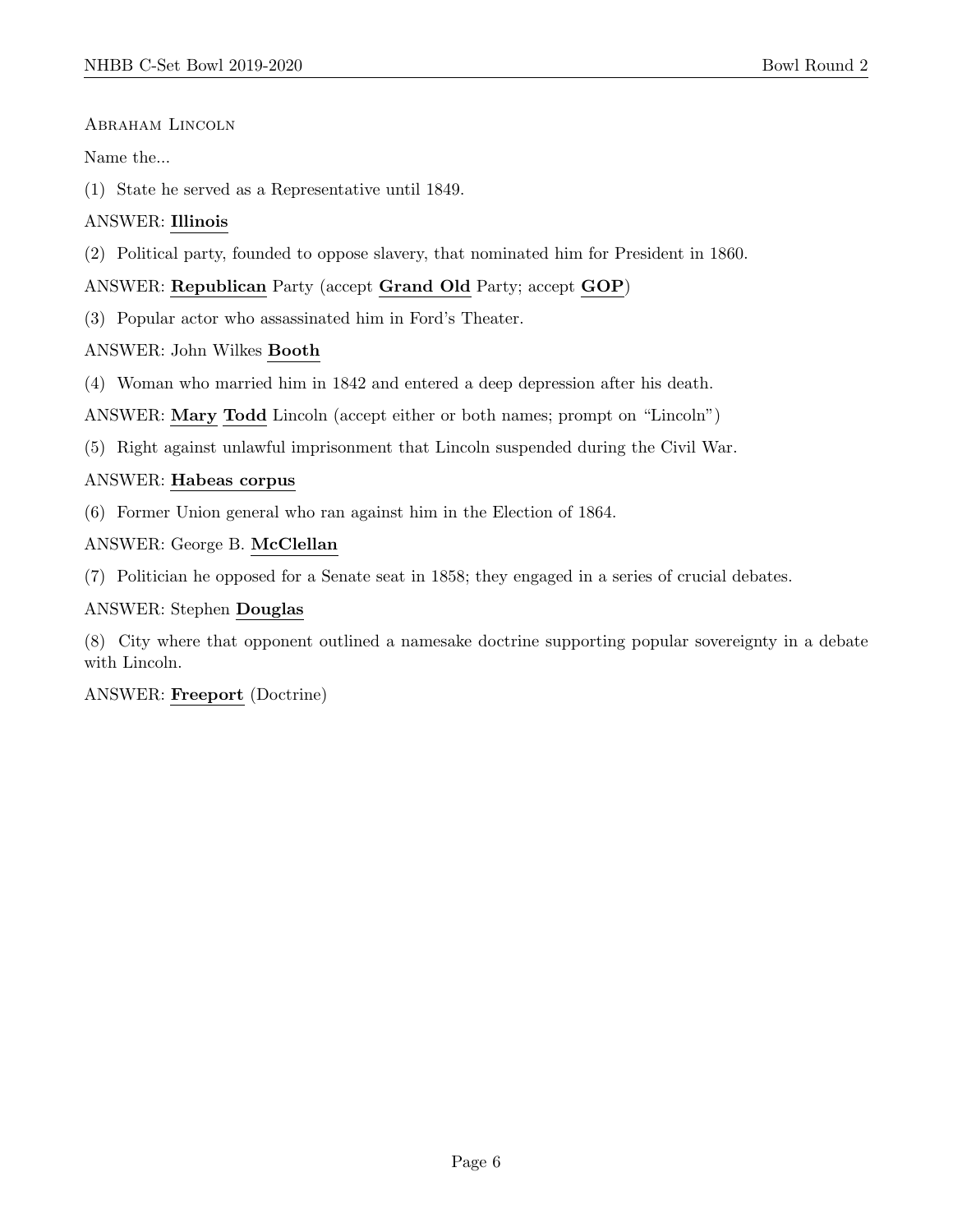# Early Democracy in Britain

Name the...

(1) 1215 document that formed the basis of British democracy.

# ANSWER: Magna Carta Libertatum (accept Great Charter of the Liberties)

(2) Town outside Windsor where that document was signed.

# ANSWER: Runnymede

(3) Legislative body, containing the House of Lords, that gained new powers after 1215.

# ANSWER: Parliament

(4) English King who was forced to give up some of his power in 1215.

ANSWER: King John (I) (accept John Lackland)

(5) Noble rank held by Robert Fitzwalter and the other men rebelling against that king's rule.

# ANSWER: baron

(6) City where a set of 1258 "Provisions" created more representation, and where the oldest Englishspeaking university is found.

ANSWER: (Provisions of) Oxford

(7) Pope who annulled the 1215 document.

ANSWER: Innocent III (prompt on Innocent)

(8) King who, in exchange for a tax, reconfirmed that 1215 document.

ANSWER: Edward I of England (accept Edward Longshanks; prompt on Edward)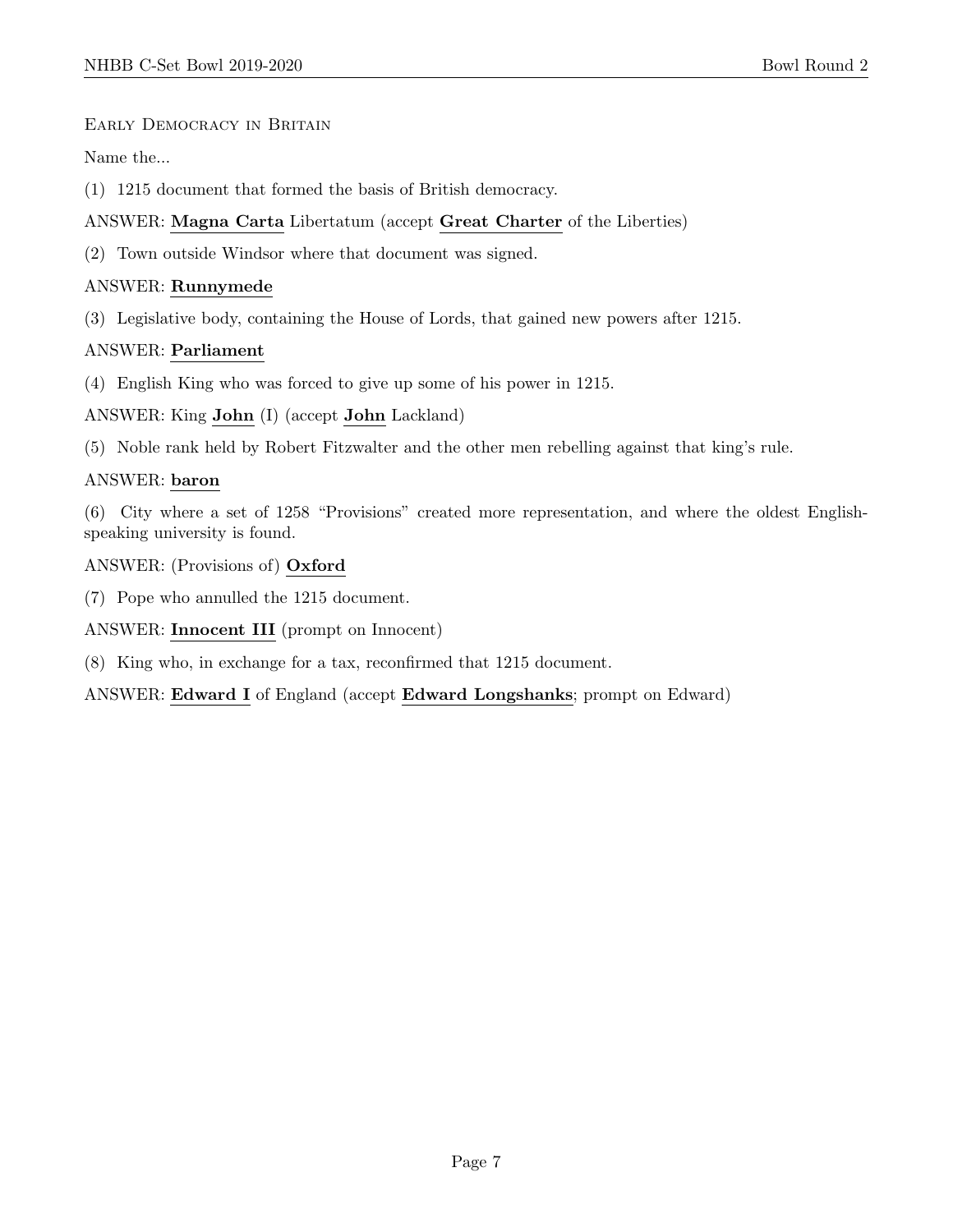#### **EXPLORERS**

Name the explorer who...

(1) led an expedition to the new world on the Santa Maria.

# ANSWER: Christopher Columbus

(2) Gave a detailed account of China in his Travels.

# ANSWER: Marco Polo

(3) Was killed in Hawaii while attempting to kidnap Kalani'opu'u.

# ANSWER: James Cook

(4) Was the first European to discover Brazil.

# ANSWER: Pedro Cabral

(5) Discovered a direct sea route to India, starting in 1497, for Portugal.

# ANSWER: Vasco da Gama

- (6) Sailed the coast of North America in 1497 for Henry VII.
- ANSWER: John Cabot (or Giovanni Caboto)
- (7) Was the first to sail around the southernmost tip of Africa.

#### ANSWER: Bartolomeu Dias

(8) Explored New York Bay and is the namesake of a bridge that crosses the Narrows.

ANSWER: Giovanni da Verrazzano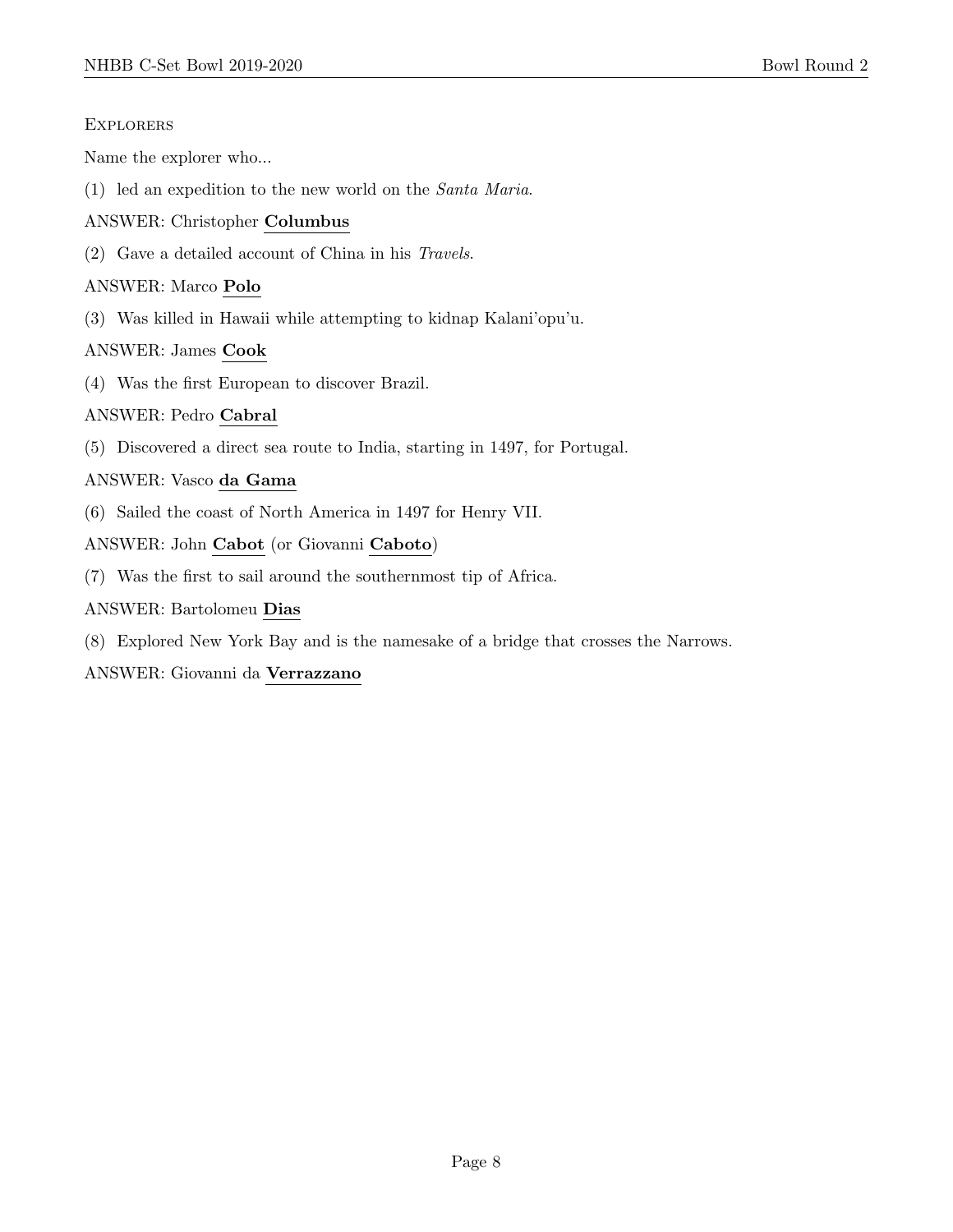# Fourth Quarter

(1) Daniel F. O'Leary refused to obey this man's orders to burn his personal letters after his death. Manuela Saenz protected this man from an assassination attempt after winning the Battle of Pichincha. The  $(+)$  Decree of War to the Death was passed by this man to punish those who helped enemy forces during his (\*) Admirable Campaign. The first President of Gran Colombia was, for ten points, what "liberator" of South America who is honored as the namesake of a country with capitals Sucre and La Paz?

# ANSWER: Simon Bolivar

(2) This ruler ordered Gnaeus Corbulo to invade Armenia, which nearly sparked a war with Vologases I's Parthian Empire. Suetonius suppressed (+) Boudicca's revolt during the reign of this man. The Domus Aurea was commissioned by this man, who may have orchestrated a (\*) disaster in his capital to make room for it. The Year of the Four Emperors began after the assassination of this man, whose popularity plummeted due to a 64 AD fire. For ten points, name this emperor accused of fiddling while Rome burned.

ANSWER: Nero Claudius Caesar Augustus Germanicus

(3) In one story, Vishnu warns Manu of one of these events known as the pralaya, a word that translates to "dissolution." In the Epic of Gilgamesh, Utnapishtim and his wife are the (+) sole survivors of one of these disasters. A man survives another one of these events with his sons Shem, Ham and Japheth, eventually  $(*)$  landing on Mount Ararat. Historical theories have been developed to explain why various cultures have a myth about, for ten points, what type of disaster that, in the Book of Genesis, wipes out most of humanity, except those aboard Noah's ark?

ANSWER: mythical floods (or deluges)

 $(4)$  This artist, who painted a yellow bedframe in his blue *Bedroom at Arles*, failed to sell most of his still-lives of roses, irises and sunflowers during his lifetime. Self-portraits with a straw hat and  $(+)$  bandage were painted by this man, whose most famous work was created while institutionalized in Saint-Rémy. Cypress  $(*)$  trees rise up into a swirled blue and yellow evening sky in a work by, for ten points, what Dutch artist of The Starry Night who famously cut off his own ear?

ANSWER: Vincent Willem van Gogh

(5) In the aftermath of this battle, captured soldiers formed the Convention Army. Timothy Murphy may have killed Simon (+) Fraser at this battle on the orders of Daniel Morgan. The American victory at this battle ended a campaign to secure the (\*) Hudson River Valley led by John Burgoyne. Horatio Gates and Benedict Arnold led American troops in, for ten points, what decisive 1777 battle that convinced the French to join the Revolutionary War?

ANSWER: Battle of Saratoga (accept Battle of Freeman's Farm; accept Battle of Bemis Heights)